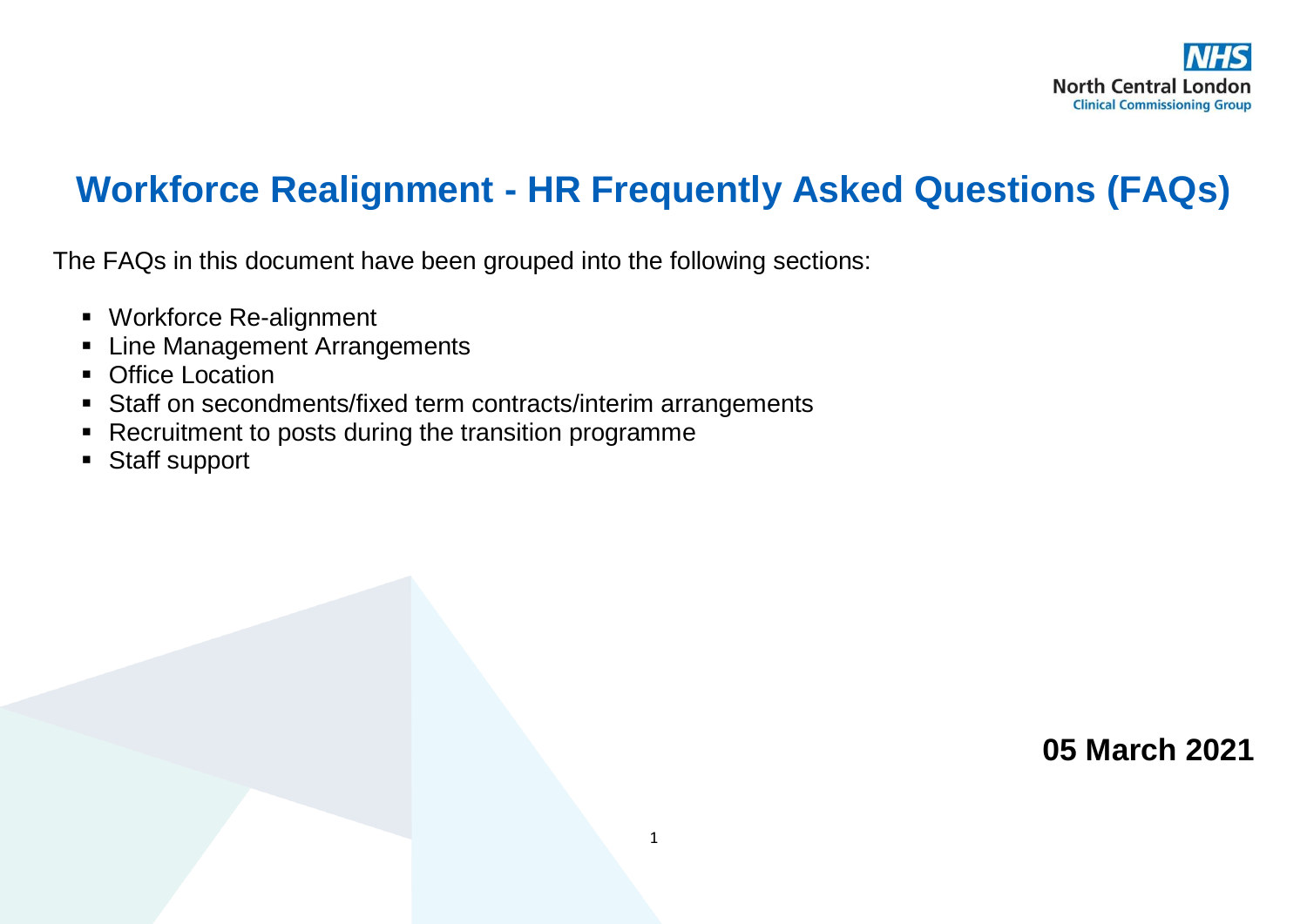# **Workforce Re-alignment**

| The key milestones and indicative timescales of the realignment exercise are available to view on the       |
|-------------------------------------------------------------------------------------------------------------|
| intranet.                                                                                                   |
| The CCG is committed to applying fairness, equity and consistency during all stages of the re-alignment     |
| activity.                                                                                                   |
|                                                                                                             |
| To ensure a fair and equitable process, the re-alignment arrangements for all roles will be informed by     |
| a review of the functions of substantive roles to determine which Directorate staff should be re-aligned    |
| to. It is envisaged that the majority of staff will not be required to be re-aligned to another Directorate |
| and will remain in their current Directorate.                                                               |
| If there are some exceptional circumstances in which a role carries out functions that span across to       |
| Directorates, it will be considered fair and equitable to have discussions with the individuals about the   |
| proposed re-alignment. These discussions will inform the re-alignment arrangements for these staff.         |
|                                                                                                             |
| To ensure a fair and equitable process, the re-alignment arrangements for all roles will be informed by     |
| a review of the functions of substantive roles to determine which Directorate staff should be re-aligned    |
| to. If re-alignment to another Directorate is required, staff will be re-aligned in accordance with the     |
| current substantive role and therefore will remain on the existing band.                                    |
| There is currently a vacancy freeze during this period of transition. However, it is critical that business |
| as usual activities continue during this time and as such on occasion, business critical roles will be      |
| advertised and filled in line with business needs. Staff can apply for these roles that will be advertised  |
| in accordance with the CCG's Recruitment & Selection Policy.                                                |
| All staff have been aligned to the respective Executive Director on the basis of their substantive roles    |
| and responsibilities.                                                                                       |
|                                                                                                             |
| If a member of staff has any concerns with regard to the re-alignment arrangements, they should             |
| discuss their concerns with their current Director in the first instance.                                   |
| The realignment process is not a restructure and therefore substantive roles, responsibilities and          |
| current agenda for change bandings will remain unchanged.                                                   |
| Priorities will remain focussed on business need and will be discussed and agreed between                   |
| managers and staff on a day-day basis.                                                                      |
|                                                                                                             |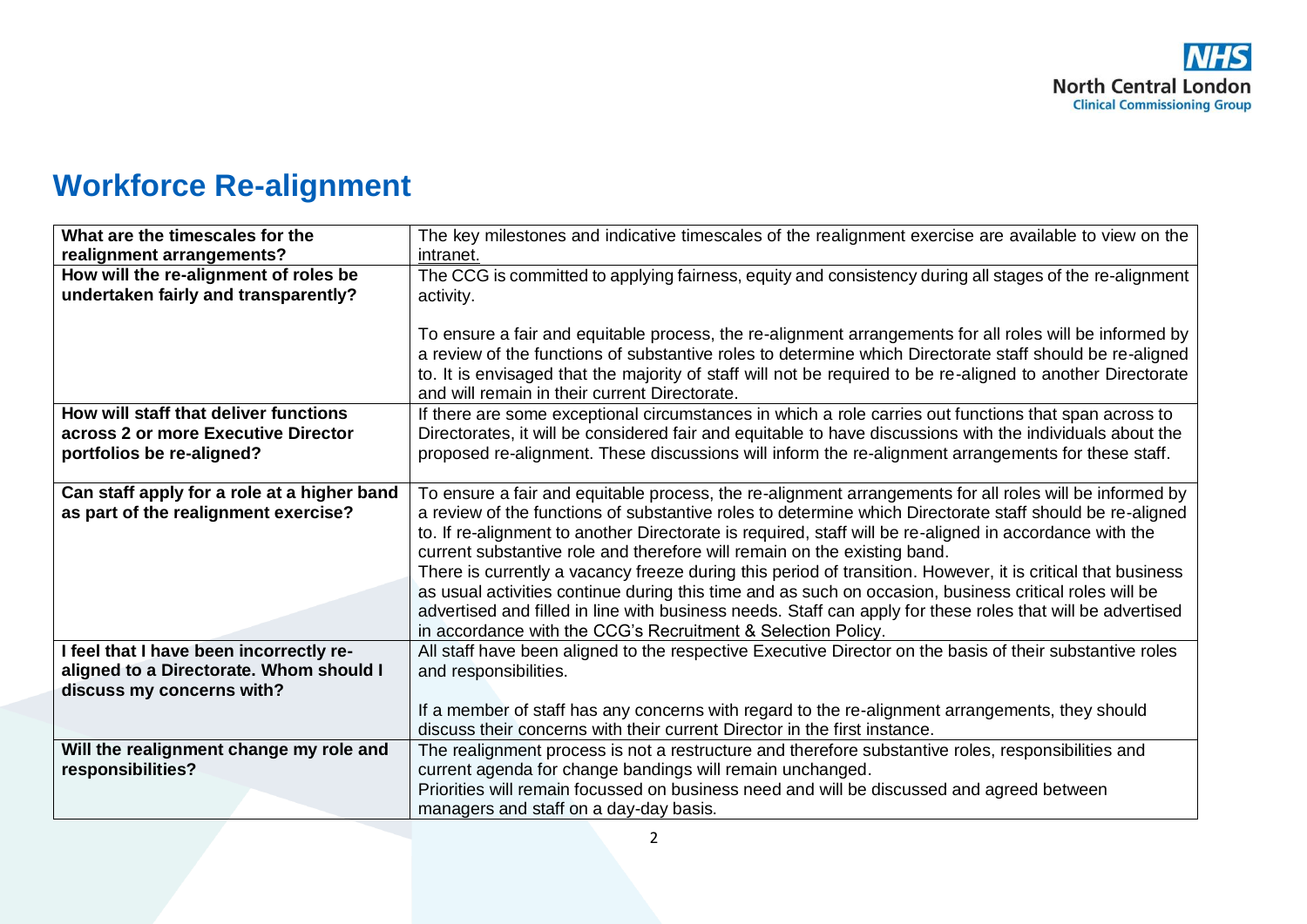| Was there any engagement with Staff | Engagement with staff side has taken place and is ongoing during the fortnightly staff side meetings   |
|-------------------------------------|--------------------------------------------------------------------------------------------------------|
| Side?                               | and the formal Joint Partnership Group meetings. During these meetings, details of the realignment     |
|                                     | process, timelines and support available to staff have been shared with staff side representatives for |
|                                     | discussion.                                                                                            |

## **Line Management Arrangements**

| What is matrix working?                  | Matrix management is commonly used in organisations to share employees and resources across<br>functions. In a matrix management system, an individual has a line manager while also having a<br>dotted line to another manager whilst working on time-limited projects or programmes. |
|------------------------------------------|----------------------------------------------------------------------------------------------------------------------------------------------------------------------------------------------------------------------------------------------------------------------------------------|
| As part of the re-alignment exercise, my | If a member of staff has any concerns with regard to the re-alignment arrangements, they should                                                                                                                                                                                        |
| reporting lines have changed and I am    | discuss their concerns with their current Director in the first instance.                                                                                                                                                                                                              |
| unhappy with the revised line            |                                                                                                                                                                                                                                                                                        |
| management arrangements. Whom            |                                                                                                                                                                                                                                                                                        |
| should I discuss my concerns with?       |                                                                                                                                                                                                                                                                                        |
| What is dotted line management and why   | Dotted line management arrangements will only be required for those post holders in roles where they                                                                                                                                                                                   |
| is it necessary?                         | may need to be accountable for the delivery of some areas of their role to a Director/manager in                                                                                                                                                                                       |
|                                          | another Directorate.                                                                                                                                                                                                                                                                   |
| Who will be responsible for my formal    | It is the line manager within the Directorate that staff have been re-aligned to that will be responsible                                                                                                                                                                              |
| line management arrangements if I have a | for formal line management arrangements, such as management of HR processes, final approval for                                                                                                                                                                                        |
| dotted line to another Directorate?      | leave, performance management, formal communications to staff.                                                                                                                                                                                                                         |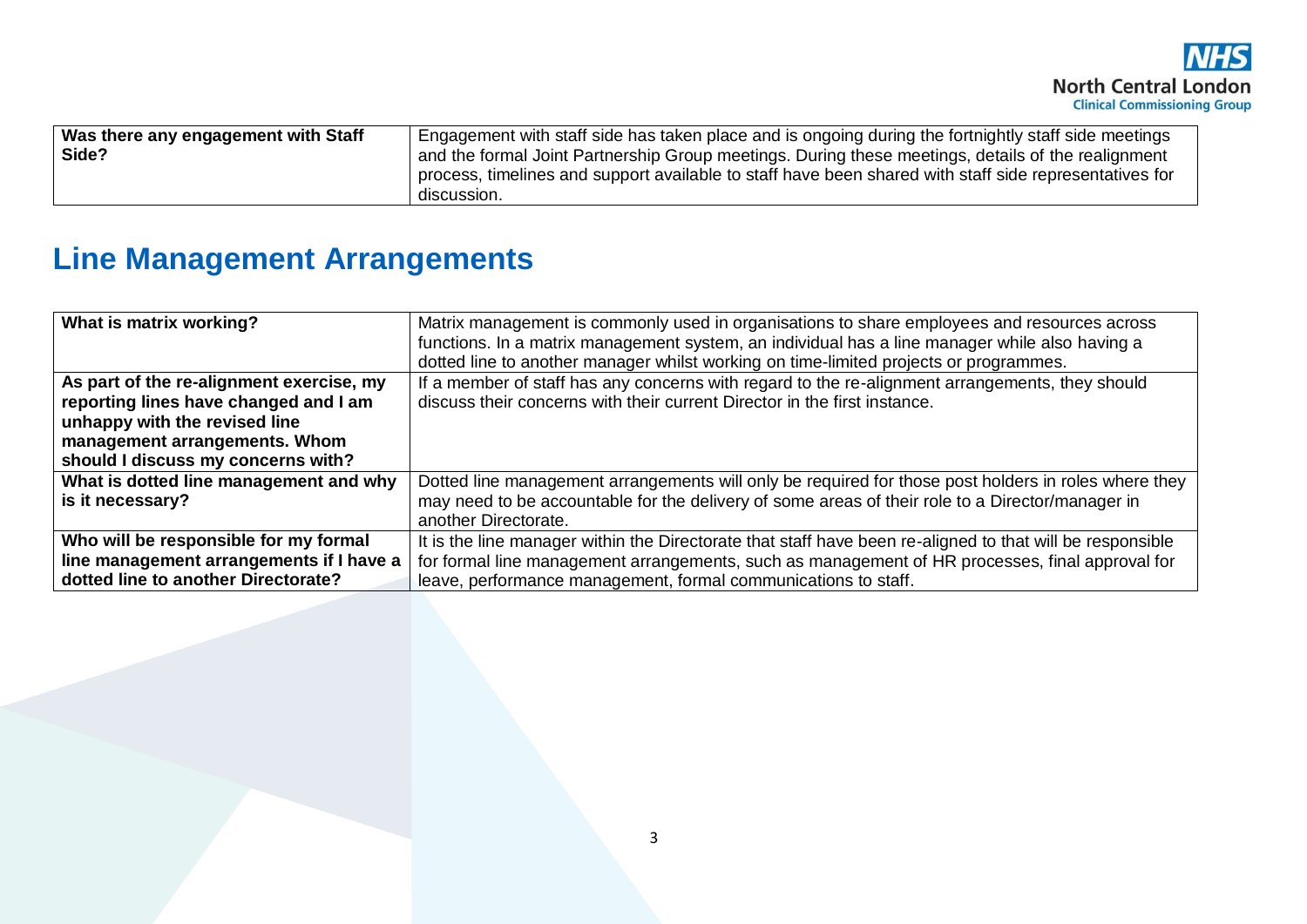#### **Office Location**

| Will there be a change to my work base if | There will be no change in work base proposed as part of the realignment. There will be a               |
|-------------------------------------------|---------------------------------------------------------------------------------------------------------|
| my post is realigned to a different       | requirement for staff to travel to NCL sites and staff are able to claim excess travel expenses in line |
| directorate?                              | with the NCL CCGs' Travel Expenses Policy.                                                              |
| Will there be a change to my work base if | There will be no change in work base proposed as part of the realignment. There will be a               |
| I am required to support a Borough Team   | requirement for staff to travel to NCL sites and staff are able to claim excess travel expenses in line |
| as part of the matrix working approach?   | with the NCL CCGs' Travel Expenses Policy.                                                              |

## **Staff on secondments/fixed term contracts/interim arrangements**

| During the re-alignment exercise, will<br>staff be considered in line with their<br>substantive role or the role they are<br>acting up/seconded into? | Staff will be aligned to a Directorate in accordance with the functions of their substantive role.       |
|-------------------------------------------------------------------------------------------------------------------------------------------------------|----------------------------------------------------------------------------------------------------------|
| Will staff on a fixed term contract be                                                                                                                | Yes. Fixed term posts have been re-aligned in the same way as permanent roles and will continue to       |
| included in the re-alignment exercise?                                                                                                                | be reviewed on a case by case basis and extended in line with business needs, where appropriate.         |
| Given the consultation will no longer take                                                                                                            | The CCG is committed to ensuring that all staff, including those staff on fixed term contracts are       |
| place, can all fixed term contracts be                                                                                                                | treated fairly and equitably. The HR team are working closely with Directors and Executive Directors     |
| extended beyond current fixed term                                                                                                                    | to ensure that a review of posts being filled on a fixed-term/temporary basis are being undertaken as    |
| contract end dates?                                                                                                                                   | early as possible. In order to ensure fairness and equity and that fixed-term contracts are employed     |
|                                                                                                                                                       | based on business need any required extensions will be managed on a case-by-case basis.                  |
| I am on a secondment/ fixed term                                                                                                                      | Whilst there is currently a vacancy freeze during this period of change, it is critical that business as |
| contract/in an interim role that comes to                                                                                                             | usual activities continue during this time any temporary arrangements in place will be considered on a   |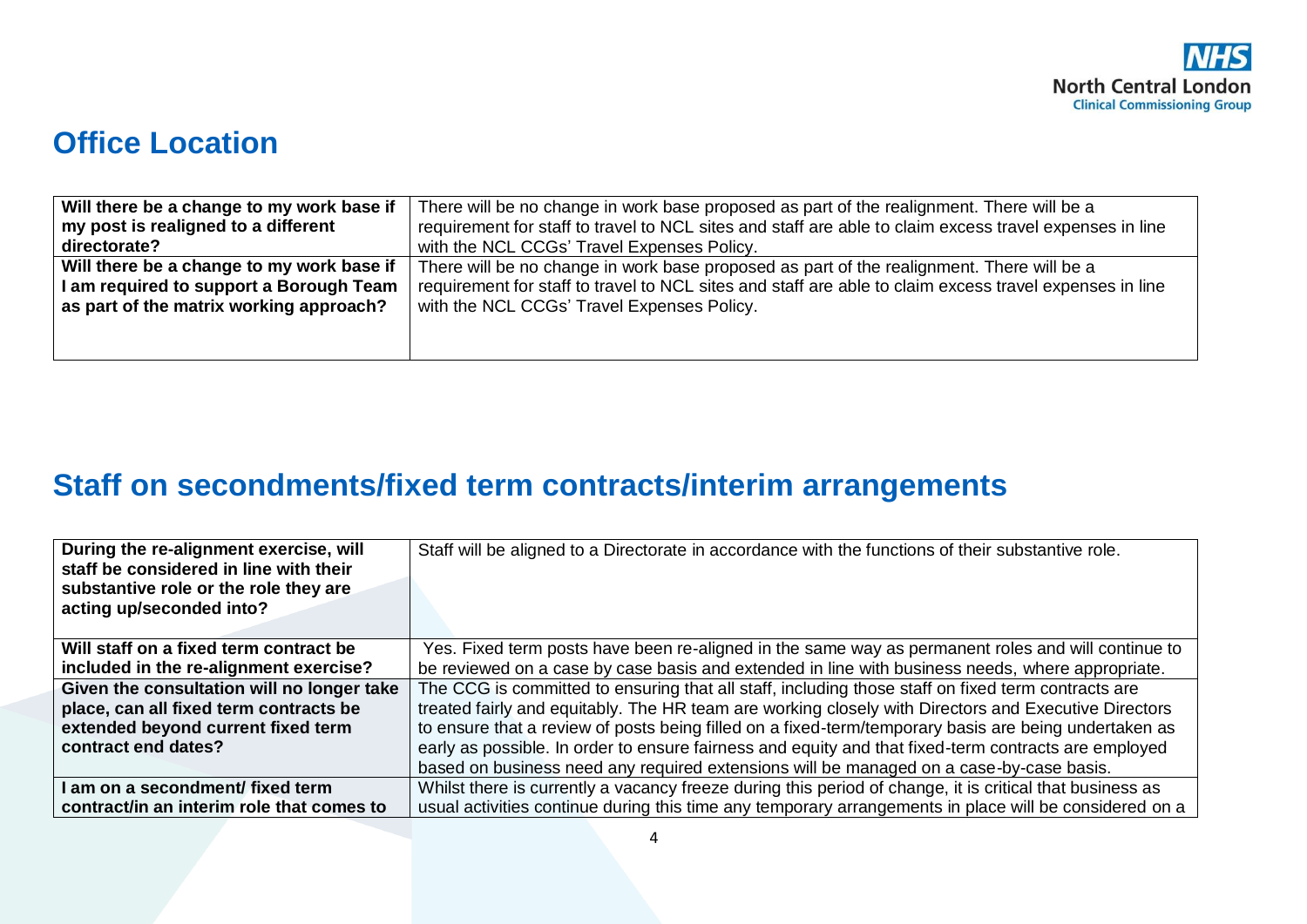| When<br>an end over the next few months. | regular basis by Directors and extensions where required considered as part of the NCL CCG            |
|------------------------------------------|-------------------------------------------------------------------------------------------------------|
| will I be advised whether my             | Workforce Approval Process. The NCL EMT consider business cases for all business-critical roles to    |
| secondment/fixed term contract or        | ensure fairness and equity is maintained throughout the change process and staff will be informed, by |
| interim arrangement will be extended?    | their line managers as early as possible if extensions to existing arrangements are agreed.           |

#### **Recruitment to posts during the transition programme**

| Will posts continue to be recruited to<br>during this transitional period? | There is currently a vacancy freeze during this period of transition. However, it is critical that business<br>as usual activities continue during this time and as such on occasion, business critical roles will be<br>advertised and filled in line with business needs. As part of the NCL CCG Workforce Approval<br>Process, the NCL EMT consider business cases for all business critical roles to ensure fairness and<br>equity is maintained throughout the change process. |
|----------------------------------------------------------------------------|-------------------------------------------------------------------------------------------------------------------------------------------------------------------------------------------------------------------------------------------------------------------------------------------------------------------------------------------------------------------------------------------------------------------------------------------------------------------------------------|
|----------------------------------------------------------------------------|-------------------------------------------------------------------------------------------------------------------------------------------------------------------------------------------------------------------------------------------------------------------------------------------------------------------------------------------------------------------------------------------------------------------------------------------------------------------------------------|

#### **Staff Support**

| Can the CCG describe the types of<br>support that will be available to all staff<br>during the transitional period? | We understand that everyone responds differently to change and that people have different individual<br>circumstances and needs. The CCG will continue to provide support that is available to staff is<br>outlined in the 'Supporting staff through transition' section of the CCG's dedicated Change<br>Programme intranet page. This page will be updated regularly. The support that is available includes: |
|---------------------------------------------------------------------------------------------------------------------|-----------------------------------------------------------------------------------------------------------------------------------------------------------------------------------------------------------------------------------------------------------------------------------------------------------------------------------------------------------------------------------------------------------------|
|                                                                                                                     | Wellbeing support<br>Career transition workshops, including application writing and interview skills<br>Trade union support<br>Pension drop-in sessions<br>Regularly updated FAQs on a fortnightly basis or as required<br>HR drop-in sessions<br><b>Building Resilience workshops</b>                                                                                                                          |